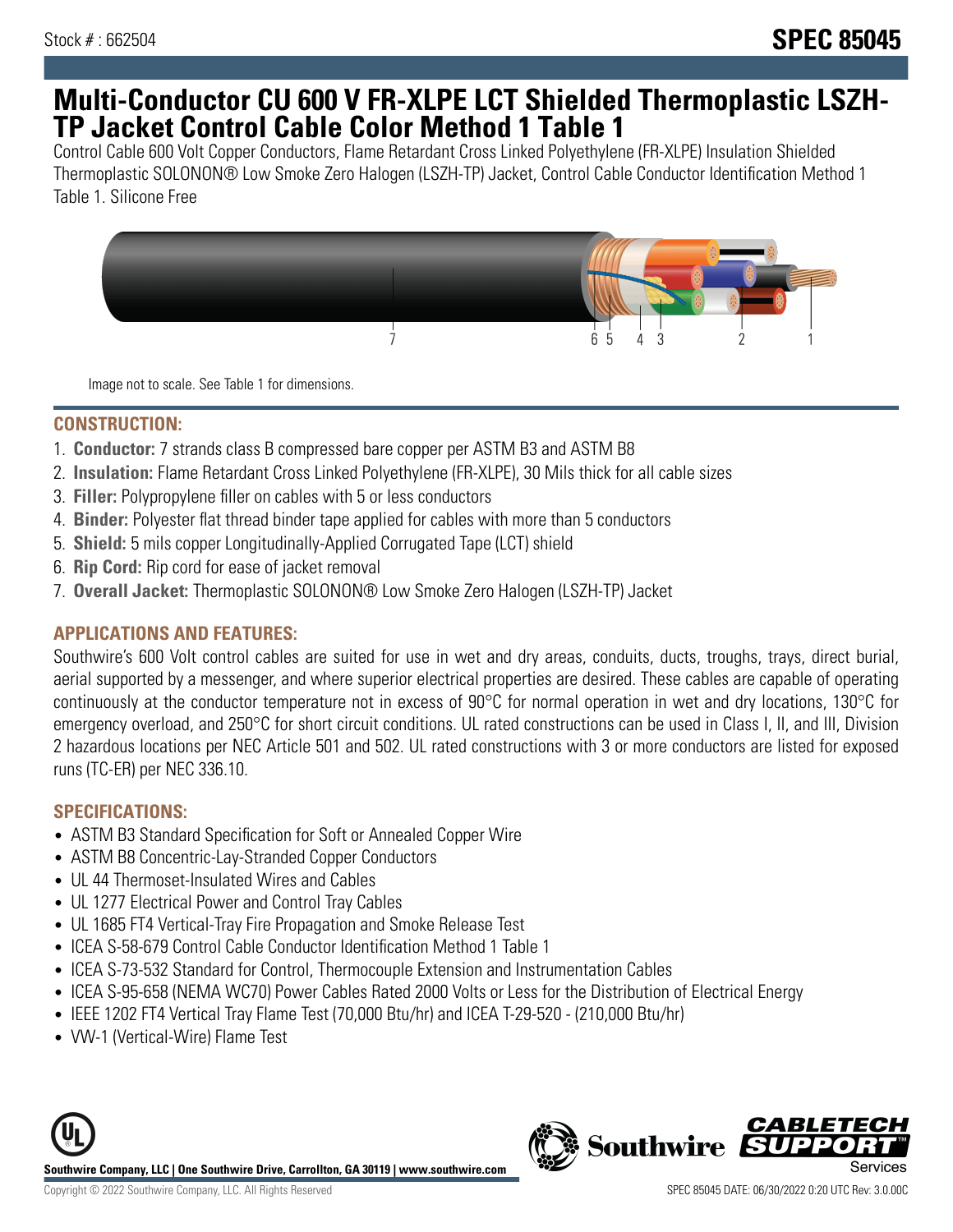# **SAMPLE PRINT LEGEND:**

## UL Listed

SOUTHWIRE E75755 {UL} XX AWG X/C FR-XLPE CDRS SHIELDED 90C LSZH JACKET SUNLIGHT RESISTANT DIRECT BURIAL 600V {MM/DD/YYYY} {SEQUENTIAL FOOTAGE MARKS} SEQ FEET

#### Non UL Listed

SOUTHWIRE XX AWG X/C FR-XLPE CDRS SHIELDED 90C LSZH JACKET SUNLIGHT RESISTANT DIRECT BURIAL 600V {MM/ DD/YYYY} {SEQUENTIAL FOOTAGE MARKS} SEQ FEET